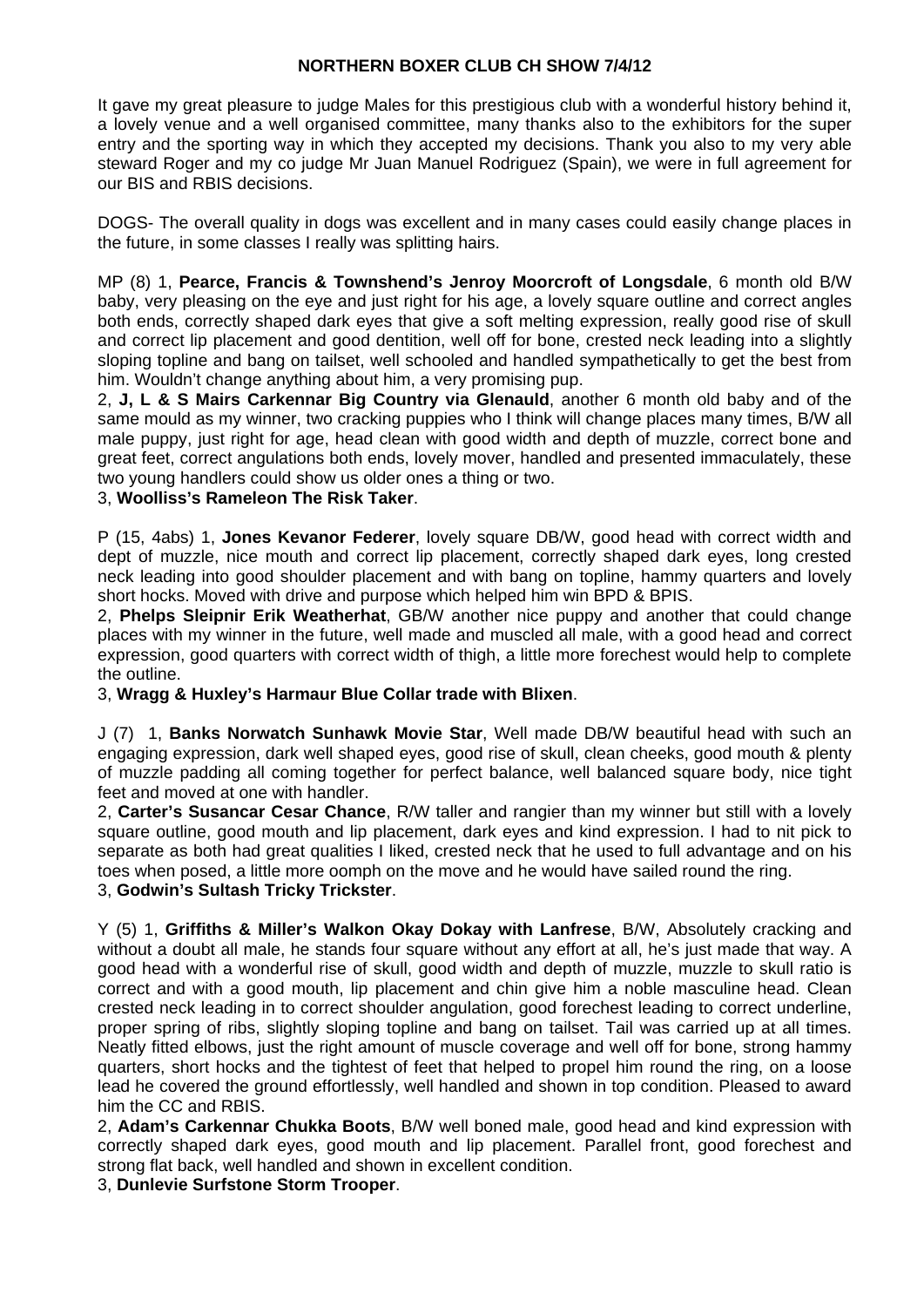N (6, 1abs) 1, **Morison's Xandene Black Oasis** DB/W, Just 12 months old and showing lots of promise, bang on square with correct angles both ends, correctly proportioned head, darkest of eyes, good mouth and lip placement. Arched neck used to full advantage, correct layback of shoulder with flat level topline, strong hindquarters which he used well around the ring also a lovely mover coming and going.

2, **Chell and Cook's Manic Countdown at Ludic** GB/W male with a lovely head, was splitting hairs again when I judged these two, I just the preferred the turn of stifle on my winner, lovely long crested neck used to full advantage, good shoulder angles and strong level flat back, correct spring of rib and correct musculation, shown in gleaming condition and handler knows how to get the best from him.

## 3, **Brooks Jinnybrux Josh by Gosh**.

D (3) 1 **Huxley's Harmaur Blue Line Trade with Blixen**, B/W, not yet 12 months and still a little immature, rangy but with plenty of scope. Pleasing head and expression, lovely dark eyes. Good angles both ends with nice bone and tight feet, was giving handler a hard time and didn't really settle in to his stride, the bits I did see assured me with a little practice he should settle and move well.

2, **Fielding's Newlaithe Fast n Furious R**/W male, nice head with dark eyes, lovely crested neck leading in to correctly angulated shoulders, good forechest, tight elbows and nice feet, moved well out and back and held topline going around, well handled.

# 3, **Williams Olleyville Seamus McPhee of Hemingslow**.

G (9, 1abs) 1, **J, L & S Mairs Glenauld the Oracle**, B/W, Well built all male but not overdone at all, just right for age, nice head with a lovely rise of skull and muzzle help to make a typical expression , good outline with good height on foreleg, balanced outline with a super forechest and nice sweeping underline, crested neck, correct topline and tailset all create a lovely outline from across the ring.

2, **Watson & Crooks Drop Anchor at Roylark**, B/W, short coupled square outline, well laid back shoulder, good forechest and deep brisket, well off for bone and tight cat feet. Nicely proportioned head with correctly shaped dark eyes, good mouth and lip placement, well handled and shown in top condition.

### 3, **Downing's Stellvana Sinatra**.

PG (11, 1 abs) 1, **Parker & Martin's Olleyville Oren McPhee**, B/W, Excellent stamp of a male, Stunning outline which you cant fail to notice, Excellent mouth and lip placement & dark eyes, well set clean neck used to full advantage, exceptionally good angulation in front also well made behind, correct turn of stifle with good width of second thigh, short hocks and tightest of feet, moved with drive and purpose around the ring, well schooled and handler knows how to get the best from him. Shown in top condition with a gleaming coat to match.

2, **Laidlaw & Stockton's Roamaro Read all about it with Kiztok**, GB/W, another super male in this quality class, lovely clean outline, good bone and combining substance with elegance, clean head of excellent proportions, good rise of skull with a dark mischievous eye. Well placed shoulders, level topline & correct tailset, he did rather give his handler a hard time but once settled moved well.

### 3, **Wragg's Harmaur Trade issue**.

L (14) 1, **J, L & S Mairs Carmond Gerry Webber at Glenauld**, Stood at the head of this class full of quality males. He scored highly on movement both coming and going and moving effortlessly around the ring with a powerful side gait. A tall upstanding dog, super clean outline and plenty of ring presence to boot. Good rise of skull with correct ear set and dark expressive eyes, flat cheeks, large nose and nostrils. Muscular arched neck which he used to full advantage when posed, excellent muscle tone & condition throughout, expertly handled.

2, **Huggins Beautiful Day for Daervlish**, DB/W, all male with a super crisp outline and when stood posed is absolutely stunning, his movement let him down but only because he was giving handler a hard time, he needs a big ring to move round in and a very firm hand to keep him under control, excellent bone and substance, strong pasterns and super catlike feet. Nice head with a good rise of skull & correct ear set, a nice kind eye and good pigmentation, crested neck which he used to full advantage leading into short level topline and bang on tailset.

3, **Jordan's Faerdorn Faegan at Sunvalley**.